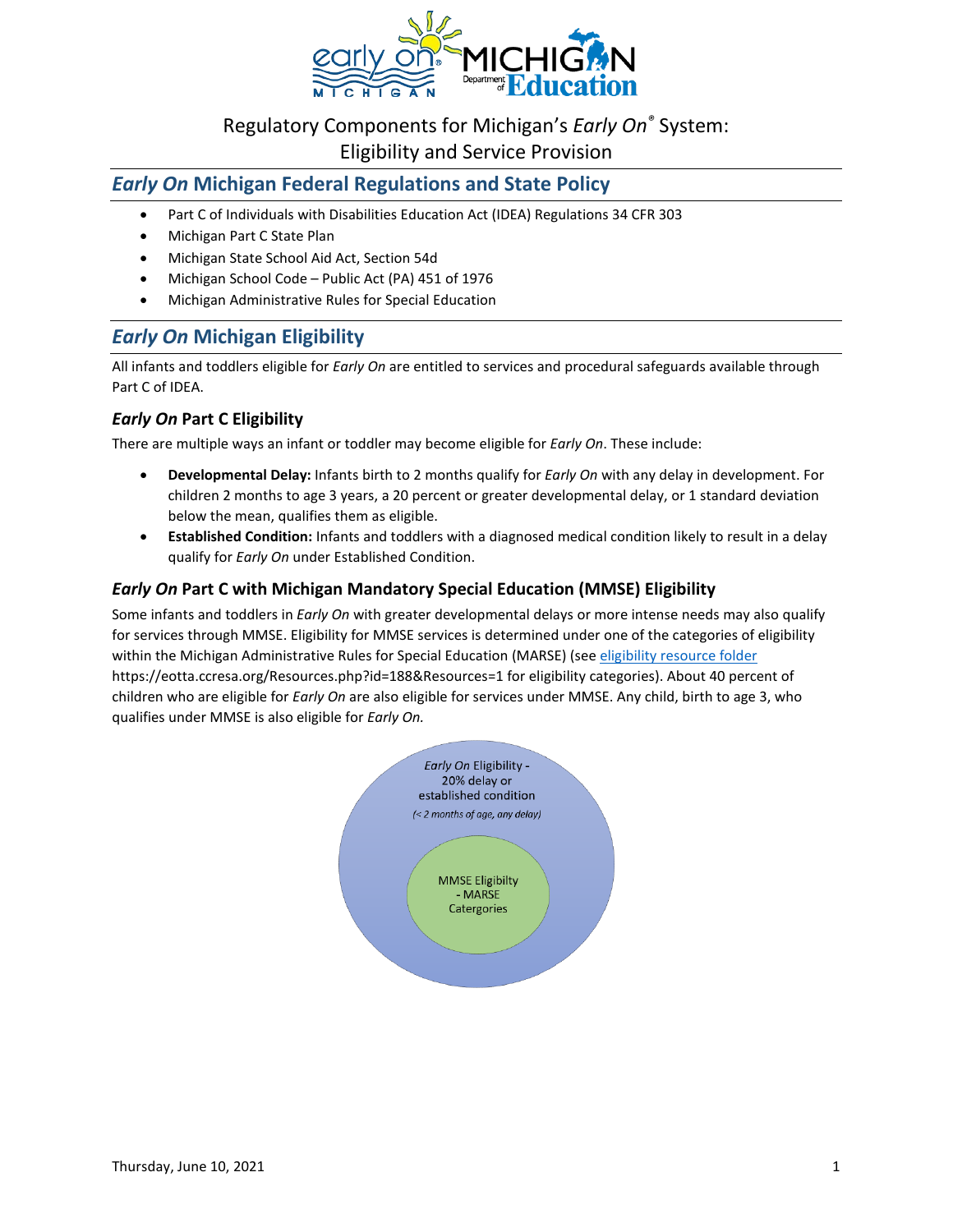

# **For Birth to 3, MMSE Follows the Requirements of Part C of IDEA and MARSE**

The Michigan School Code - PA 451 of 1976 is a state law that authorizes special education for children and students, birth to age 26. The federal special education law under Part B of IDEA authorizes special education for children beginning at age 2 years 6 months. There are specific requirements in Part C of IDEA and in MARSE which address early intervention for children from birth to age 3 that differ from Part B of IDEA requirements. These differences include timelines, procedural safeguards, and eligibility. Part B of IDEA does not apply to infants and toddlers with an Individualized Family Service Plan (IFSP).

# **Part C of IDEA Requirements for Birth to 3 Early Intervention**

### **Individualized Family Service Plan (IFSP)**

All services are written into an IFSP per 34 CFR § 303.344(d). This includes any service provided as an MMSE service as well as a Part C only service.

The IFSP is a written plan for providing early intervention services to eligible children and families that is developed and implemented in a family-centered manner for each eligible child. It is based on a review of a comprehensive multidisciplinary child evaluation (not required if the child has an established condition), an assessment of the child's unique strengths and needs, and on a family-directed assessment of the family's resources, priorities, and concerns. Utilizing the information gathered in the evaluation and/or assessment, child and family outcomes are developed or updated collaboratively at the IFSP meeting. These outcomes are reviewed at least every six months during the child's participation in *Early On*. The IFSP process is required for children eligible under Part C, including MMSE.

## **Procedural Safeguards**

Procedural safeguards are the checks and balances that are built into the *Early On* system to help make sure everything goes well for your child and family and protect your family's rights. All parents are provided with Procedural Safeguards for Part C at key points during their involvement with *Early On*. This includes those families who also receive MMSE services. Part B procedural safeguards are NOT applicable for families of children ages birth to age 3 with IFSPs.

### **Family Involvement**

Particularly for infants and toddlers, parents play an essential role in the evaluation, assessment, determination of outcomes, planning, service delivery, and transition for their children throughout their time in *Early On*. Family support and engagement are crucial to achieving the desired child and family outcomes. This requirement is for children eligible under Part C and MMSE.

### **Natural Environments**

Natural environments are defined as settings that are natural or typical for a same-aged infants or toddlers without a disability, including the home or community. Services must be provided in a natural environment for children, birth to age 3, unless services cannot be achieved satisfactorily in a natural environment as determined by the IFSP team including the parent. This requirement is for all services, Part C and MMSE. For any service not provided in a natural environment, a justification must be written on the child's IFSP.

### **Timelines**

Evaluation, initial assessment of the child, initial assessment of the family (with approval), and the initial IFSP meeting must be completed within 45 calendar days of referral for all infants and toddlers and their families (Part C and MMSE). Early intervention services must be initiated within 30 days of the IFSP. Part B timelines do not apply to MMSE services for children age birth to 3 unless the toddler exits Part C and has an Individualized Education Program (IEP) at or after 2 ½ years of age.